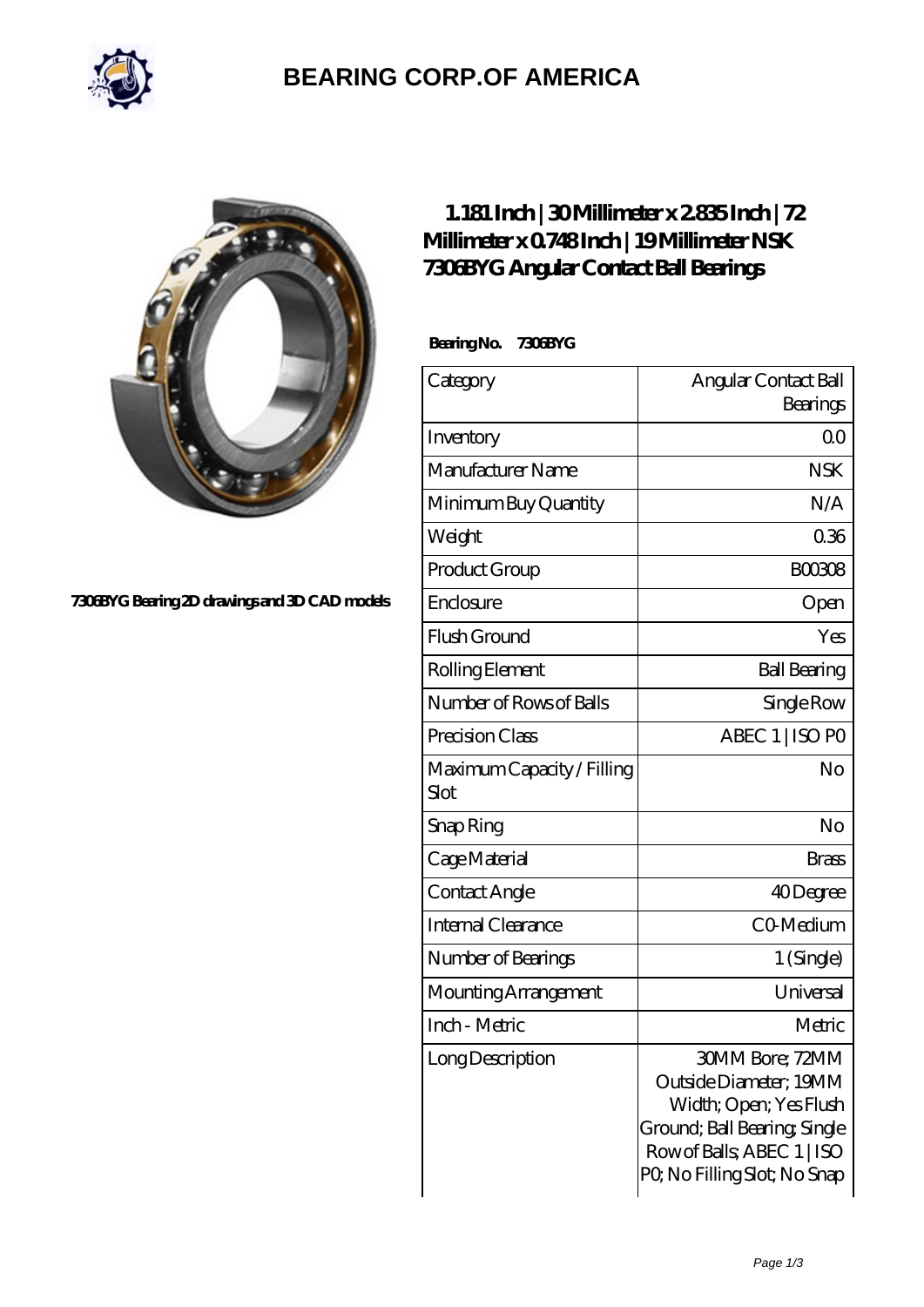

## **[BEARING CORP.OF AMERICA](https://m.bluemondayreview.com)**

|                                  | Ring                            |
|----------------------------------|---------------------------------|
| Category                         | Angular Contact Ball<br>Bearing |
| <b>UNSPSC</b>                    | 31171531                        |
| Harmonized Tariff Code           | 8482.105028                     |
| Noun                             | Bearing                         |
| <b>Keyword String</b>            | Angular Contact                 |
| Manufacturer URL                 | http://www.nskamericas.co<br>m  |
| Manufacturer Item Number         | 7306BYG                         |
| Weight/LBS                       | 036                             |
| B                                | Q748Inch   19Millimeter         |
| D                                | 2835Inch   72Millimeter         |
| d                                | 1.181 Inch   30 Millimeter      |
| bore diameter:                   | 30mm                            |
| radial static load capacity:     | 1960kgf                         |
| outside diameter:                | $72 \text{mm}$                  |
| operating temperature<br>range:  | Maximum of $+250^\circ$ F       |
| overall width:                   | 19 <sub>mm</sub>                |
| cage material:                   | <b>Brass</b>                    |
| contact angle:                   | $40^{\circ}$                    |
| outer ring width:                | 19 <sub>mm</sub>                |
| rowtype & fill slot:             | Single-RowNon-Fill Slot         |
| maximum rpm:                     | 11000RPM                        |
| internal clearance:              | CO                              |
| finish/coating                   | Uncoated                        |
| closure type:                    | Open                            |
| precision rating                 | ABEC 1 (ISO Class<br>Normal)    |
| bearing material:                | Steel (Balls)                   |
| fillet radius                    | $1.1 \,\mathrm{mm}$             |
| radial dynamic load<br>capacity: | 3150kgf                         |